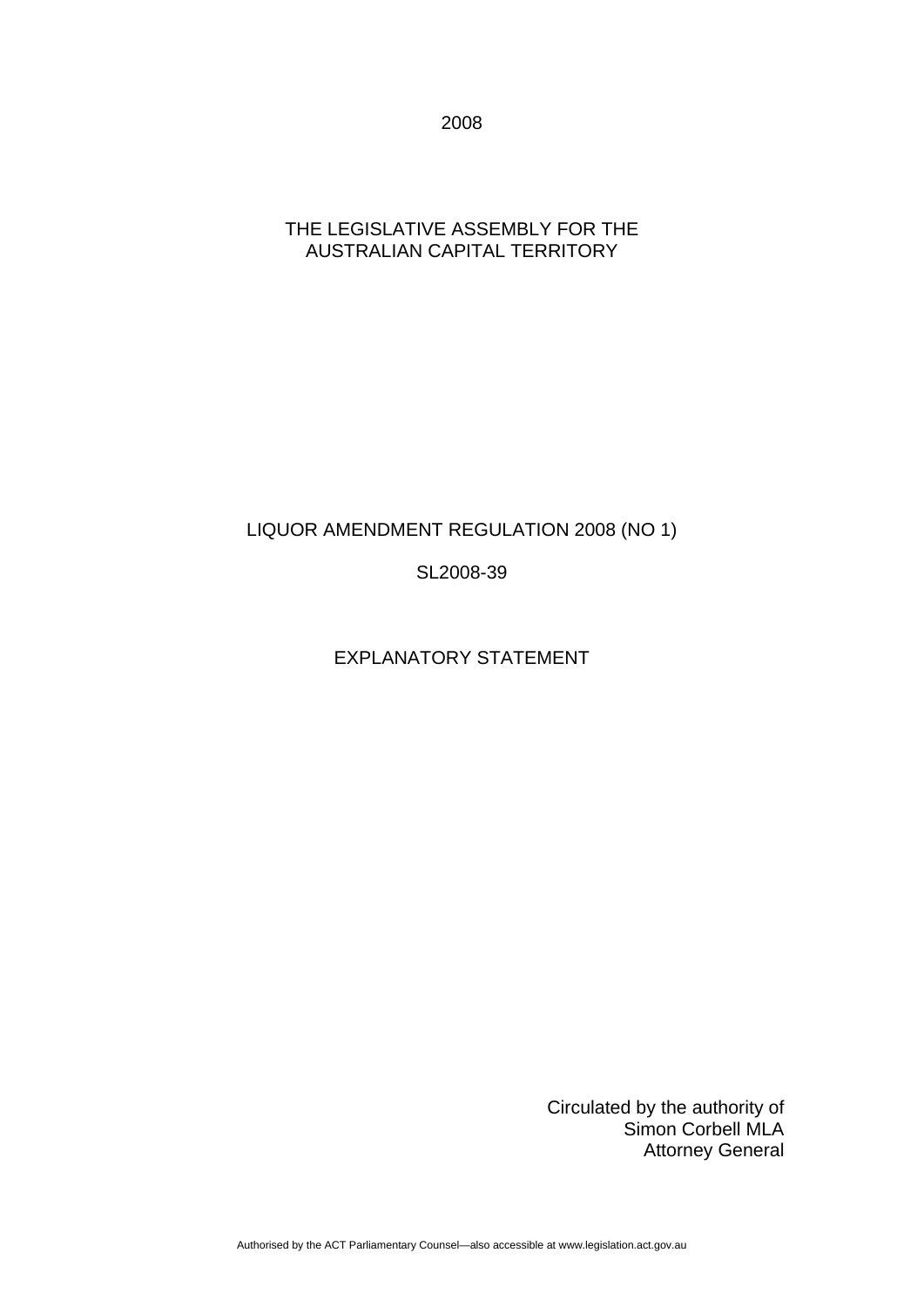# **Liquor Amendment Regulation 2008 (No 1)**

### **Outline**

The intention of this amendment is to declare areas as prescribed public places in accordance with subsection 139(6) of the *Liquor Act 1975* for the purposes of Summernats 2009. The effect is to make it an offence to either consume liquor in those prescribed public places or to possess an open container of liquor in the prescribed public places with the intention of consuming it in those prescribed public places during Summernats 2009.

#### **Regulation Notes**

**Regulation 1** - **Name of regulation** – provides that the regulation is the Liquor Amendment Regulation 2008 (No 1).

**Regulation 2 – Commencement** – provides that the regulation commences on the day after its notification.

**Regulation 3 – Legislation amended** – provides that the regulation amends the Liquor Regulation 1979.

**Regulation 4 – New section 13** – inserts a new section 13 into the regulations to provide for the regulation of the dry area for the Summernats Car Festival in 2009. The regulation is similar to that of the previous regulation and applies for the period from 1 January 2009 until noon on 5 January 2009, which covers the period of Summernats 2009.

The following places are to be declared as prescribed public places during the period beginning at noon on 1 January 2009 and ending at noon on 5 January 2009:

- (a) the Federal Highway;
- (b) Antill Street between its intersection with the Federal Highway and the entrance to the Australian Heritage Village;
- (c) Northbourne Avenue north of the southernmost point of its intersection with Macarthur Avenue and Wakefield Avenue;
- (d) Flemington Road, Lyneham between its intersection with Northbourne Avenue and the northernmost point of its intersection with Randwick Road, Lyneham;
- (e) Stirling Avenue, Watson between its intersection with Northbourne Avenue and its intersection with Aspinall Street, Watson:
- (f) Aspinall Street, Watson;
- (g) Phillip Avenue between its intersection with Northbourne Avenue and its intersection with Innes Street, Watson;